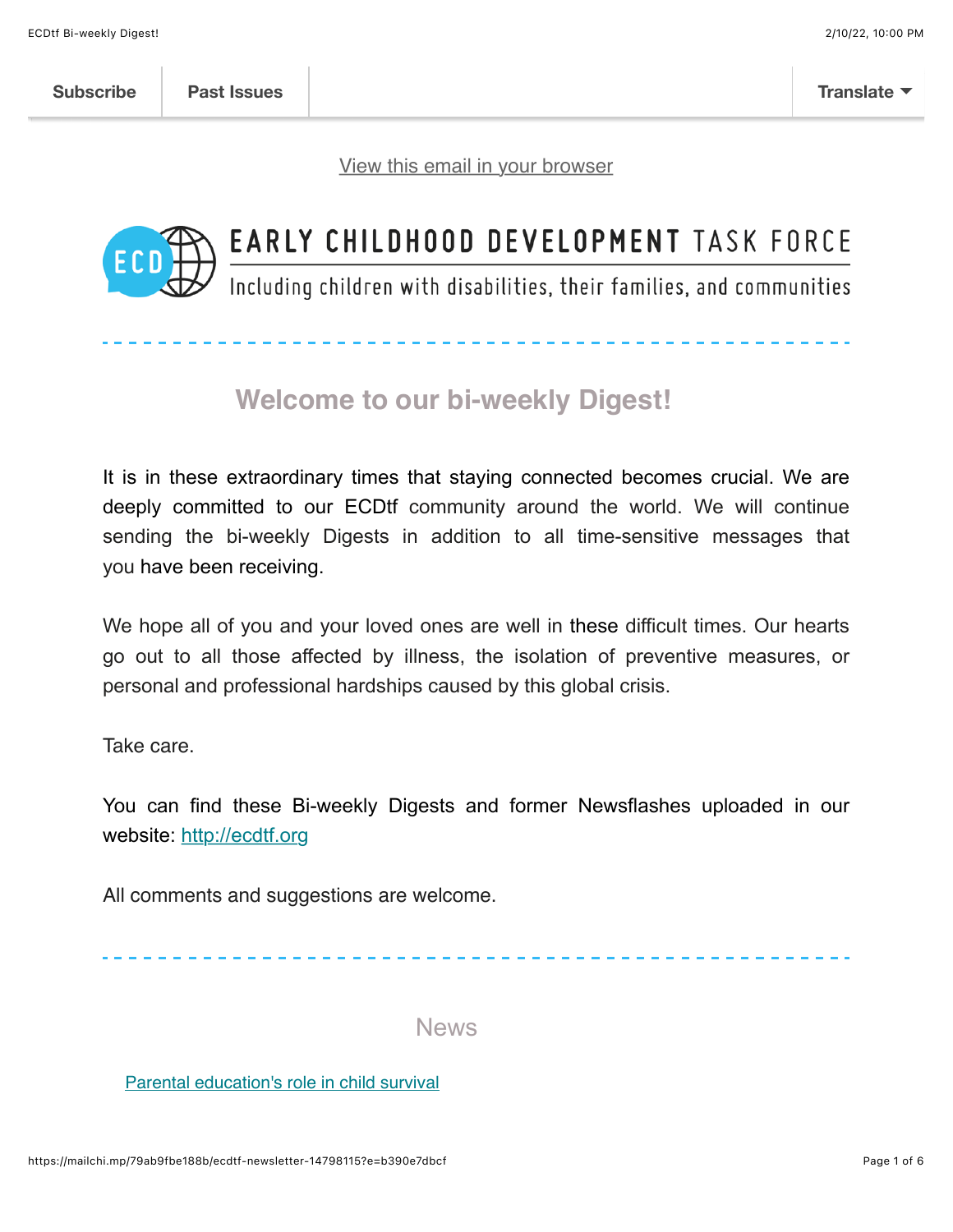[Rights and Justice: Disability Advocates Blazing Trails](https://www.yesmagazine.org/issue/what-the-rest-of-the-world-knows/2020/11/03/disability-justice-advocates-blazing-trails?utm_medium=email&utm_campaign=YESDaily_20210821&utm_content=YESDaily_20210821+CID_eaed244ce66b4522360be855d4f452d4&utm_source=CM&utm_term=Read%20the%20full%20story)

[Why STEM Curriculum Is An Essential Part Of Child Development](http://bweducation.businessworld.in/article/Why-STEM-Curriculum-Is-An-Essential-Part-Of-Child-Development/10-08-2021-400082/)

[What kids lost when COVID-19 upended school](https://www.sciencenews.org/article/covid-school-kids-lost-education-learning-gap)

[Pandemic prompts changes in how future teachers are trained](https://apnews.com/article/technology-health-education-pandemics-coronavirus-pandemic-f2dabbf25ac4a074360ec80671971f56)

Global, regional, and national progress towards Sustainable Development Goal 3.2 for [neonatal and child health: all-cause and cause-specific mortality findings from the Global](https://www.thelancet.com/journals/lancet/article/PIIS0140-6736(21)01207-1/fulltext?dgcid=raven_jbs_etoc_email) Burden of Disease Study 2019

#### **Some interesting articles and report**

[Report: Knowledge Translation Advancement at a Childhood Disability Research](https://src-online.ca/index.php/src/article/view/387) Centre: Report on a Five-Year Strategic Plan

[Article: A Narrative Review of Function-Focused Measures for Children With](https://www.frontiersin.org/articles/10.3389/fresc.2021.709978/full) Neurodevelopmental Disorders

[Article: Parental education and inequalities in child mortality: a global systematic](https://www.thelancet.com/journals/lancet/article/PIIS0140-6736(21)00534-1/fulltext?dgcid=raven_jbs_etoc_email) review and meta-analysis

[Article: Clinical outcomes and associated predictors of early intervention in autism](https://bmjopen.bmj.com/content/11/8/e047290.full) spectrum disorder: a study protocol

[Article: Quality of the home, daycare and neighborhood environment and the](https://www.sciencedirect.com/science/article/abs/pii/S016363832100093X) cognitive development of economically disadvantaged children in early childhood: A mediation analysis

[Article: Maternal History of Childhood Adversities and Later Negative Parenting: A](https://journals.sagepub.com/doi/abs/10.1177/15248380211036076) **Systematic Review** 

[Article: The porridge-like framework: A multidimensional guidance to support parents](https://www.sciencedirect.com/science/article/abs/pii/S0891422221001979) of children with developmental disabilities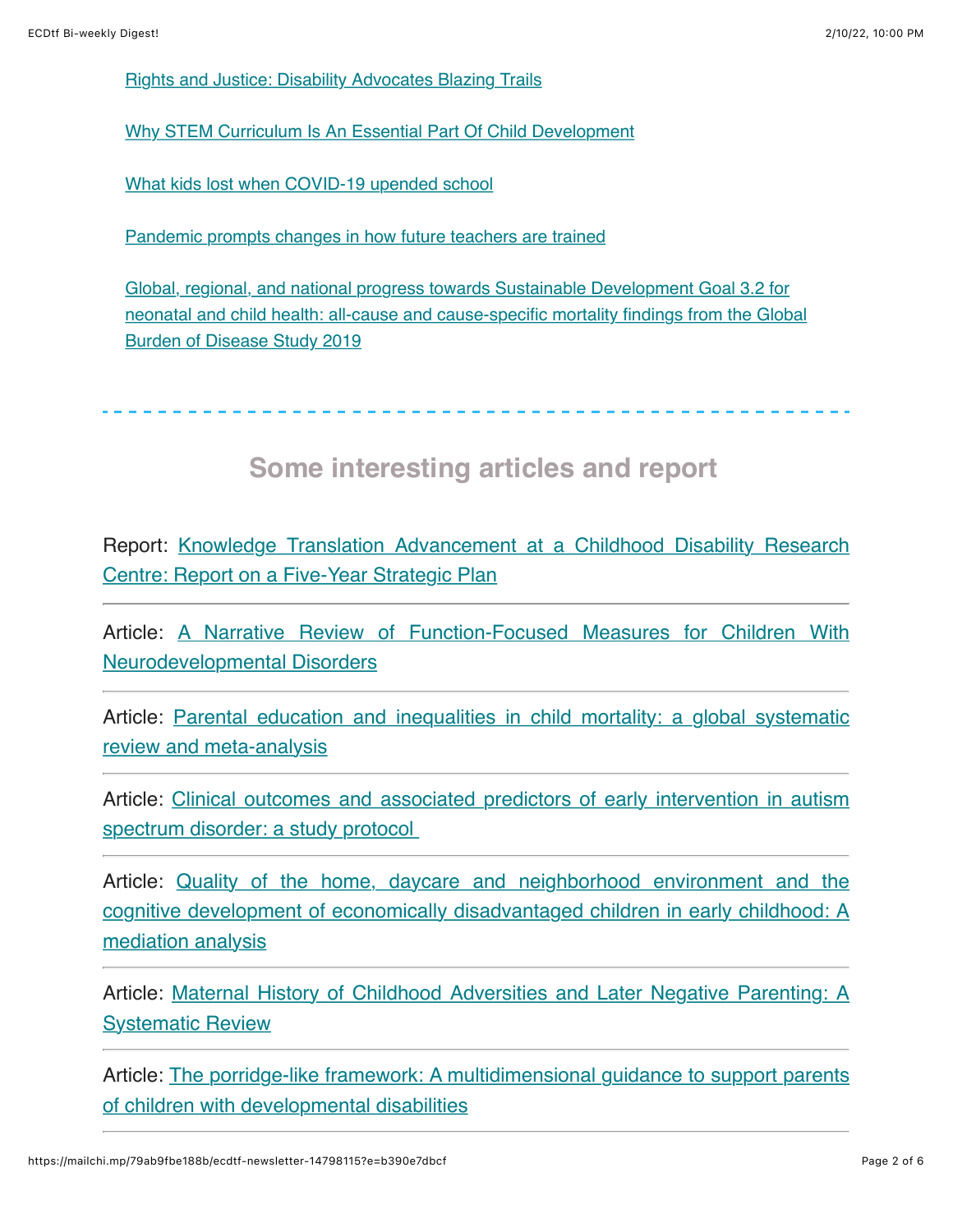Article: **Despite Reductions Since 2011-12, Black Students and Students with** Disabilities Remain More Likely to Experience Suspension - Child Trends

[Article: Satisfaction of Early Intervention Programme among Parents of Children with](https://www.researchgate.net/publication/353480529_Satisfaction_of_Early_Intervention_Programme_among_Parents_of_Children_with_Autism_Spectrum_Disorder_ASD_A_Pilot_Study_in_Malaysia) Autism Spectrum Disorder (ASD): A Pilot Study in Malaysia

[Article: Systematic Review of Occupational Therapy Interventions to Enhance](https://www.tandfonline.com/doi/abs/10.1080/19411243.2021.1941493) Cognitive Development in Children 0–5 Years: Part 2, At-Risk Due to Environmental **Factors and Promoting Cognitive Development** 

[Article: Armed Conflict and Early Childhood Development in 12 Low- and Middle-](https://pediatrics.aappublications.org/content/early/2021/08/16/peds.2021-050332)Income Countries

[Article: Innovating Maternal and Child Health: Incentive Prizes to Improve Early](https://link.springer.com/article/10.1007/s10995-021-03219-y) Childhood Development

Article[: Essentials for excellence in quality early child care](https://www.tandfonline.com/doi/abs/10.1080/03004430.2021.1956846)

[Article: Inclusiveness in Tanzania's public pre-primary education: Unbridged](https://www.tandfonline.com/doi/abs/10.1080/21683603.2021.1960227) teachers' and parents' role awareness gap

[Article: Factors Associated with Parenting Stress among Mothers of Children with](https://www.tandfonline.com/doi/abs/10.1080/19315864.2021.1959688) Developmental Disabilities: A Cross-sectional Study

[Article: Parenting interventions to promote early child development in the first three](https://journals.plos.org/plosmedicine/article?id=10.1371/journal.pmed.1003602) years of life: A global systematic review and meta-analysis

[Article: Measuring early childhood development: considerations and evidence](https://pubmed.ncbi.nlm.nih.gov/33847375/) regarding the Caregiver Reported Early Development Instruments

[Article: Validation of the Infant and Young Child Development \(IYCD\) Indicators in](https://pubmed.ncbi.nlm.nih.gov/34204030/) Three Countries: Brazil, Malawi and Pakistan

## **RESOURCES**

Resource: [What happened at the Global Education Summit](https://www.globalpartnership.org/blog/what-happened-global-education-summit)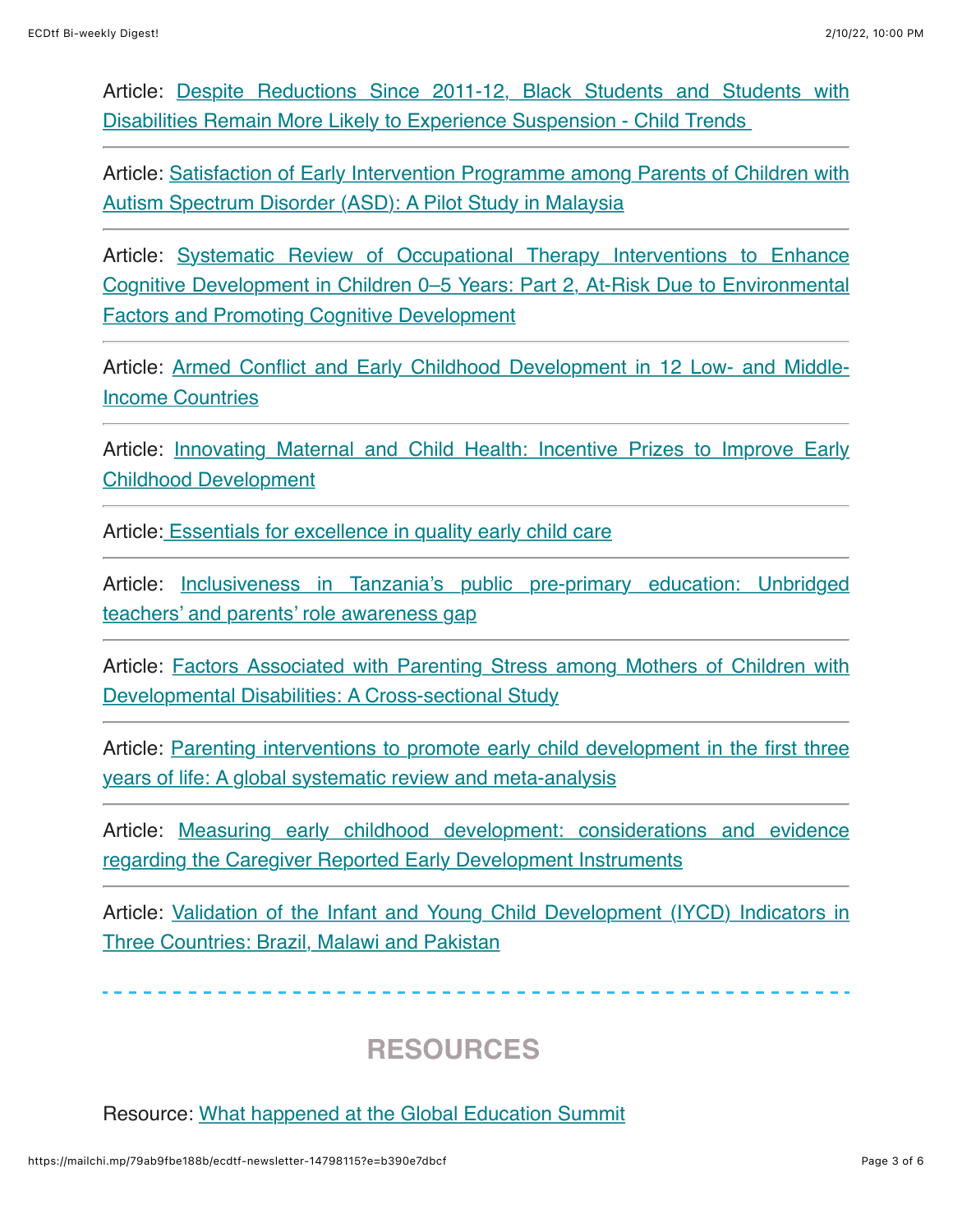[Handbook: Birth defects surveillance: quick reference handbook of selected](https://www.who.int/publications/i/item/9789240015418) congenital anomalies and infections

[Resource: Technical Guidance Note on MHPSS in education in emergencies and](https://www.educationcannotwait.org/wp-content/uploads/2021/07/MHPSS-Technical-Guidance-Note-2.0.pdf) protracted crises

[Blog: Can support for Indigenous children's early development play a part in](https://oecdedutoday.com/support-indigenous-childrens-early-development-addressing-legacies-colonialism/) addressing legacies of colonialism?

Resource: [A Framework for Managing Teacher-Student Conflicts](https://www.edutopia.org/article/framework-managing-teacher-student-conflicts)

[Perspective: IRC's Country Director for Venezuela and Colombia, Marianne](https://www.rescue.org/press-release/ircs-country-director-venezuela-and-colombia-marianne-menjivar-senate-committee?edme=true) Menjivar, at Senate Committee on Foreign Affairs hearing on Early Childhood **Development** 

[Resource: COVID-19 pandemic: Helping young children and parents transition back](https://www.cdc.gov/childrensmentalhealth/features/COVID-19-helping-children-transition-back-to-school.html) to school

Resource[: Every Child Belongs: Welcoming a Child with a Disability](https://www.naeyc.org/resources/pubs/tyc/sep2017/every-child-belongs)

Resource: [Teacher Wellbeing Resources Mapping & Gap Analysis](https://inee.org/resources/teacher-wellbeing-resources-mapping-gap-analysis?utm_source=INEE+email+lists&utm_campaign=a9ea4f413c-EMAIL_CAMPAIGN_2019_10_08_10_35_COPY_01&utm_medium=email&utm_term=0_710662b6ab-a9ea4f413c-25783713)

## **Call to action**

**Call for submissions**: **[Shifting power in educational aid: knowledges, violence](https://www.cedepowerinaid.com/) and justice CEDE!**

**Scholarship: [2021 Infant & Early Childhood](https://fs17.formsite.com/macmh/yvu6p7xeur/index.html?1628024471679) Mental Health Conference**

#### **Classes and courses**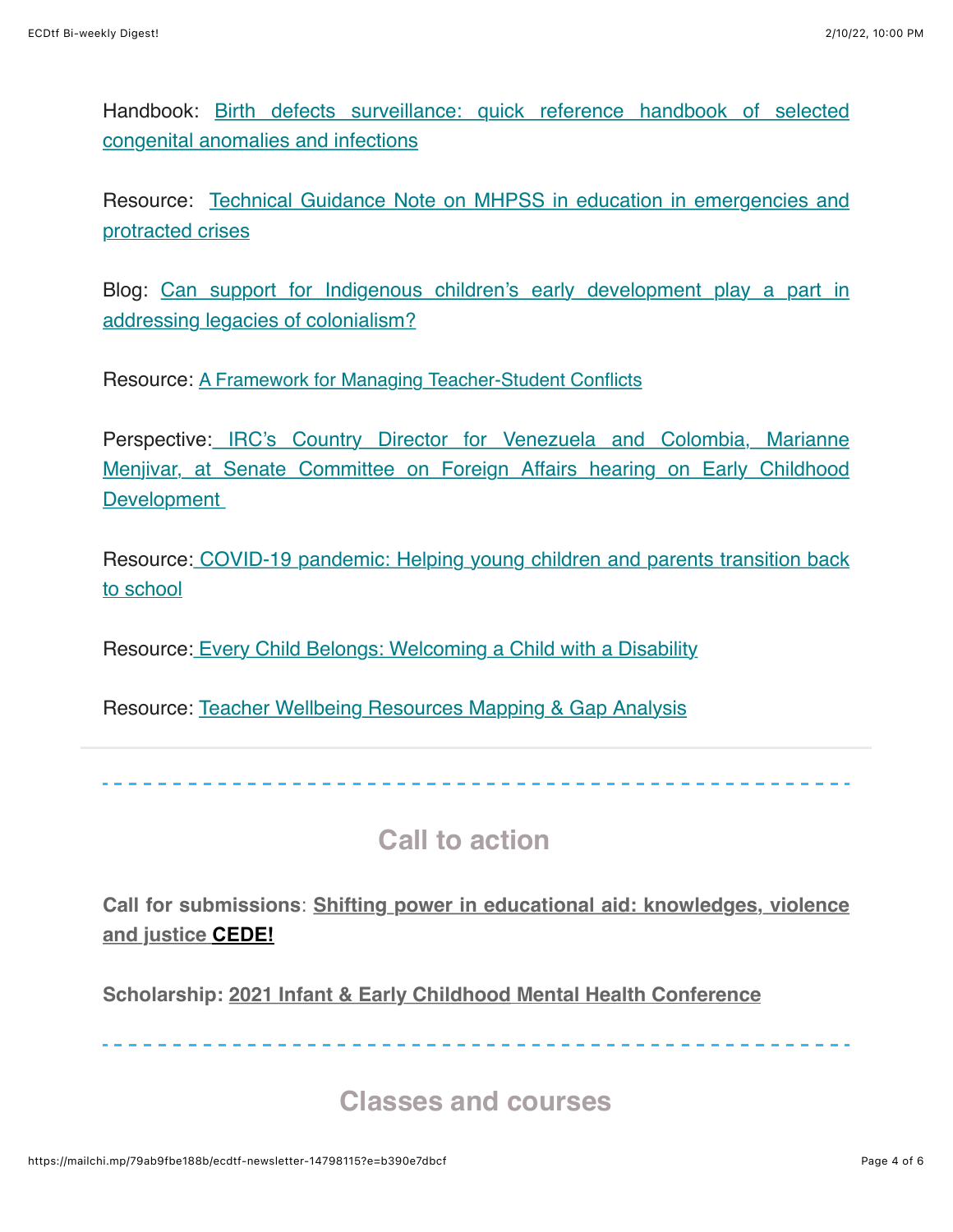#### **Self Study:** [CHILDREN'S BEHAVIOR: THE IMPORTANCE OF THE PRACTITIONER'S ROLE](https://www.inclusivechildcare.org/resource-library/course/childrens-behavior-importance-practitioners-role-0)

## **Job opportunities**

**[Senior Education Advisor for Early Learning and Crisis](https://inee.org/jobs/senior-education-advisor-early-learning-and-crisis-0)** Sesame Workshop New York, NY APPLICATION DEADLINE: 1 SEPTEMBER 2021

[Senior Specialist, Education Learn to Read](https://inee.org/jobs/senior-specialist-education-learn-read) Save the Children Vientiane, Laos APPLICATION DEADLINE: 9 SEPTEMBER 2021

[Deputy Chief of Party I, Education and Resilience - Haiti](https://inee.org/jobs/deputy-chief-party-i-education-and-resilience-haiti) Catholic Relief Services **Haiti** APPLICATION DEADLINE: 10 SEPTEMBER 2021

[Senior Specialist, Early Childhood Care and Development](https://inee.org/jobs/senior-specialist-early-childhood-care-and-development) Save the Children US Washington DC APPLICATION DEADLINE: 17 SEPTEMBER 2021

[Project Director - Remedial Education Activity](https://na01.safelinks.protection.outlook.com/?url=https%3A%2F%2Finee.us5.list-manage.com%2Ftrack%2Fclick%3Fu%3Dfef0506b371181f31cc3ba467%26id%3D3c7d6a0bd1%26e%3De2d7536134&data=04%7C01%7C%7Cf43d1efa7ef24c31428f08d95e307278%7C84df9e7fe9f640afb435aaaaaaaaaaaa%7C1%7C0%7C637644384444326678%7CUnknown%7CTWFpbGZsb3d8eyJWIjoiMC4wLjAwMDAiLCJQIjoiV2luMzIiLCJBTiI6Ik1haWwiLCJXVCI6Mn0%3D%7C1000&sdata=2Hjfzv1uOGgo%2FdBZ9oGjKh4XfN20maMTdIKVKqJvZQc%3D&reserved=0) VVOB Zambia APPLICATION DEADLINE: 30 SEPTEMBER 2021

*Copyright © \*2019\* \*ECDtf\*, All rights reserved.*

**Our mailing address is:**

ecdtf@googlegroups.com